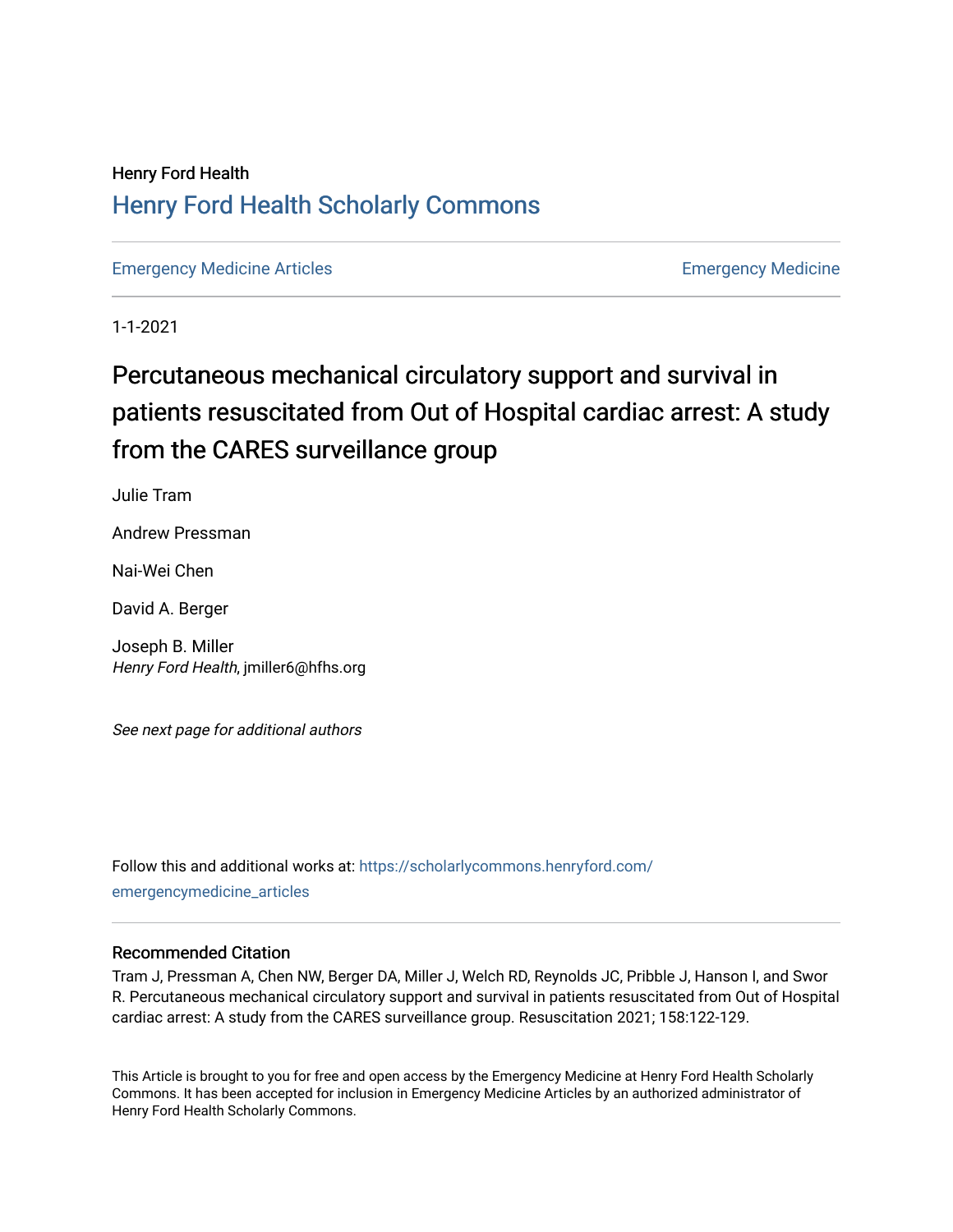## Authors

Julie Tram, Andrew Pressman, Nai-Wei Chen, David A. Berger, Joseph B. Miller, Robert D. Welch, Joshua C. Reynolds, James Pribble, Ivan Hanson, and Robert Swor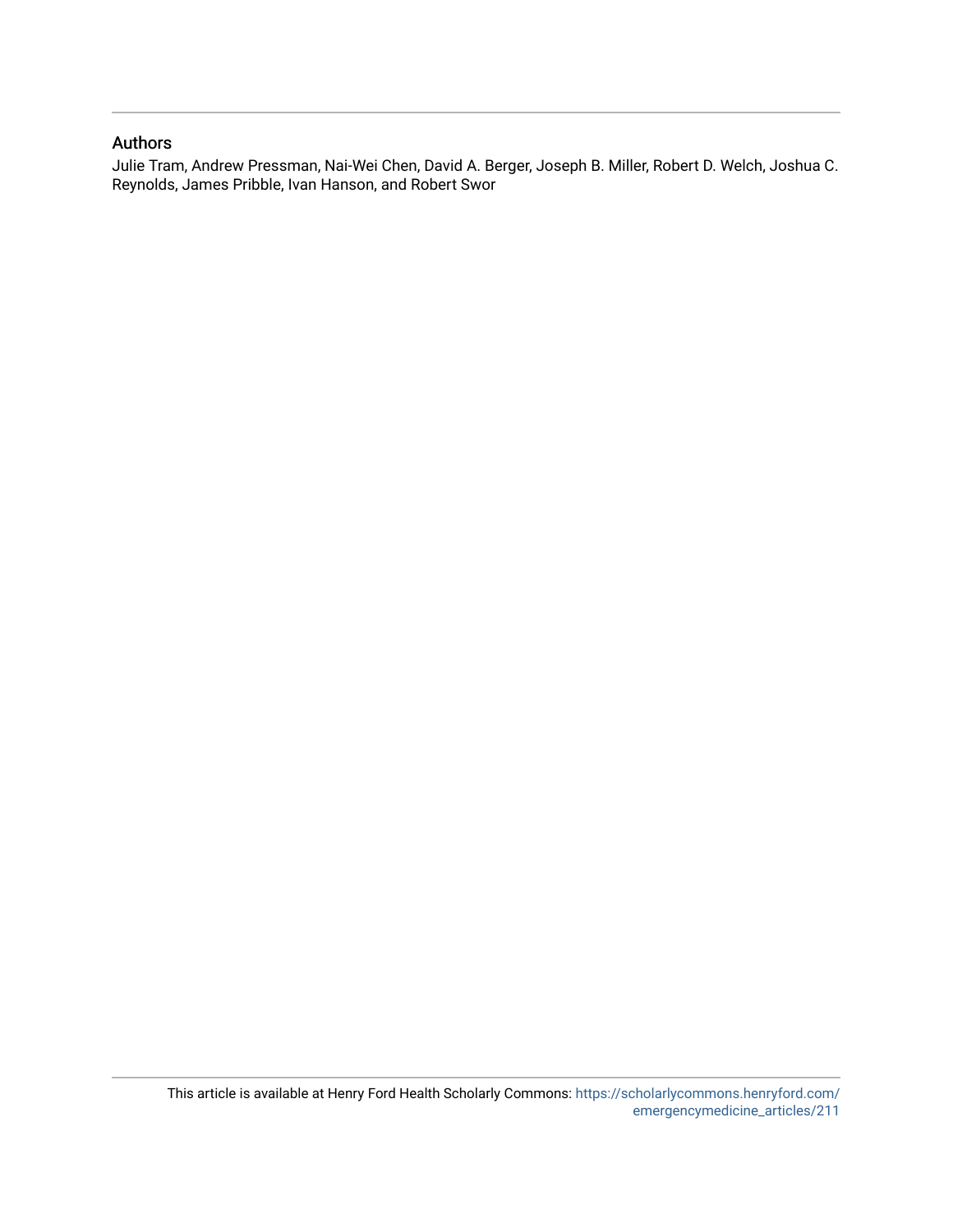

Available online at [www.sciencedirect.com](http://www.sciencedirect.com/science/journal/03009572)

# **Resuscitation**

journal homepage: [www.elsevier.com/locate/resus c](www.elsevier.com/locate/resuscitation) itation



Check fo

## Clinical paper

# Percutaneous mechanical circulatory support and survival in patients resuscitated from Out of Hospital cardiac arrest: A study from the CARES surveillance group

Julie Tram<sup>a</sup>, Andrew Pressman<sup>b</sup>, Nai-Wei Chen<sup>c</sup>, David A. Berger<sup>b</sup>, Joseph Miller<sup>d</sup>, Robert D. Welch<sup>e</sup>, Joshua C. Reynolds<sup>f</sup>, James Pribble<sup>g</sup>, Ivan Hanson<sup>h</sup>, Robert Swor<sup>b,\*</sup>

- a Oakland University William Beaumont School of Medicine
- **b Beaumont Health System- Department of Emergency Medicine**
- <sup>c</sup> Division of Informatics and Biostatistics, Beaumont Health
- <sup>d</sup> Department of Emergency Medicine, Henry Ford Health System
- <sup>e</sup> Department of Emergency Medicine, Wayne State University
- f Department of Emergency Medicine, Michigan State University
- <sup>9</sup> Department of Emergency Medicine, Michigan Medicine
- h Beaumont Health System, Department of Cardiovascular Medicine

#### Abstract

Introduction: Maintenance of cardiac function is required for successful outcome after out-of-hospital cardiac arrest (OHCA). Cardiac function can be augmented using a mechanical circulatory support (MCS) device, most commonly an intra-aortic balloon pump (IABP) or Impella<sup>®</sup>.

Objective: Our objective is to assess whether the use of a MCS is associated with improved survival in patients resuscitated from OHCA in Michigan. Methods: We matched cardiac arrest cases during 2014-2017 from the Cardiac Arrest Registry to Enhance Survival (CARES) in Michigan and the Michigan Inpatient Database (MIDB) using probabilistic linkage. Multilevel logistic regression tested the association between MCS and the primary outcome of survival to hospital discharge.

Results: A total of 3790 CARES cases were matched with the MIDB and 1131 (29.8%) survived to hospital discharge. A small number were treated with MCS, an IABP (n = 183) or Impella<sup>®</sup> (n = 50). IABP use was associated with an improved outcome (unadjusted OR = 2.16, 95%CI [1.59, 2.93]), while use of Impella<sup>®</sup> approached significance (OR = 1.72, 95% CI [0.96, 3.06]). Use of MCS was associated with improved outcome (unadjusted OR = 2.07, 95%  $C[1.55, 2.77]$ . In a multivariable model, MCS use was no longer independently associated with improved outcome (OR<sub>adj</sub> = 0.95, 95% CI [0.69, 1.31]). In the subset of subjects with cardiogenic shock (N = 725), MCS was associated with improved survival in univariate (unadjusted  $OR = 1.84$ , 95% CI [1.24, 2.73]) but not multi-variable modeling  $(OR_{\text{adi}} = 1.14, 95\% \text{ Cl} [0.74, 1.77])$ .

Conclusion: Use of MCS was infrequent in patients resuscitated from OHCA and was not independently associated with improvement in post arrest survival after adjusting for covariates.

Keywords: Mechanical circulatory support, Out-of-hospital cardiac arrest, Cardiogenic shock, Intra-Aortic balloon pump, Impella<sup>®</sup>

\* Corresponding author at: Department of Emergency Medicine, William Beaumont Hospital 3601 W. 13 Mile Rd, Royal Oak, Mi. 48073. E-mail address: [raswor@beaumont.edu](mailto:raswor@beaumont.edu) (R. Swor).

<https://doi.org/10.1016/j.resuscitation.2020.10.046>

Received 18 May 2020; Received in revised form 15 September 2020; Accepted 5 October 2020 0300-9572/© 2020 Elsevier B.V. All rights reserved.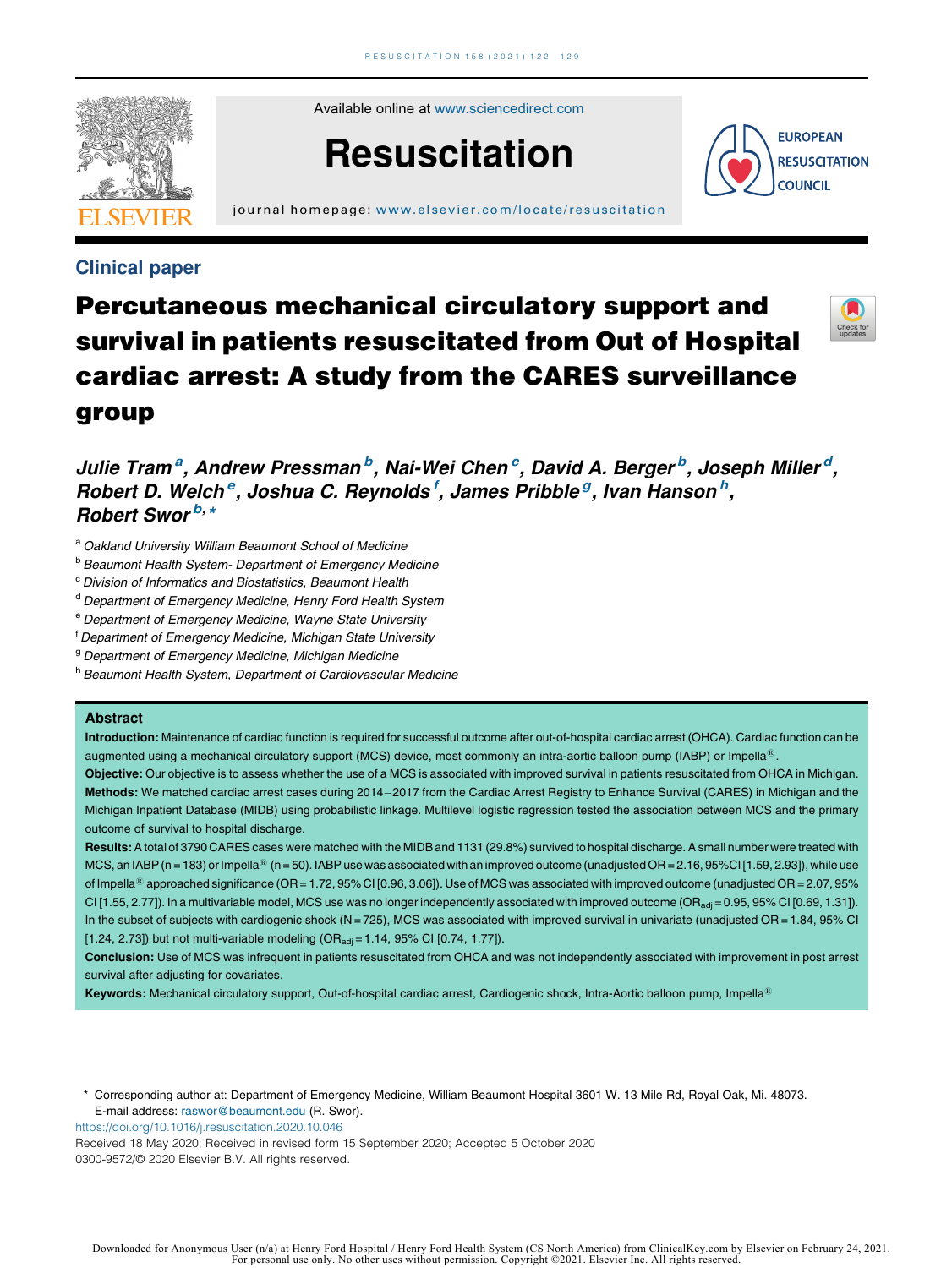#### Introduction

Approximately 70% of cardiac arrests occur out of hospital.<sup>[1](#page-7-0)</sup> Patients resuscitated from out of hospital cardiac arrest (OHCA) have higher risk of complications and lower likelihood of a favorable outcome compared to patients who arrest in the hospital.<sup>2,3</sup> Despite modest [improvement](#page-8-0) in clinical outcomes from an enhanced focus on layperson educational campaigns to increased availability of automated external defibrillators, as well as improved prehospital care, overall survival in OHCA remains <10%. Of those surviving to hospital admission, only 30% survive to hospital discharge.<sup>[4](#page-8-0)</sup>

Whether the etiology of cardiac arrest or a sequelae of post cardiac arrest syndrome, some degree of myocardial dysfunction complicates up to two thirds of cases resuscitated from OHCA.<sup>[5](#page-8-0)</sup> Many develop overt cardiogenic shock (CS). When cardiogenic shock accompanies acute ST- elevation myocardial infarction (STEMI), current American College of Cardiology/American Heart Association (ACC/AHA) guidelines recommend emergent invasive coronary angiography and revascularization as indicated.<sup>6,7</sup> [The](#page-8-0) role and timing of invasive coronary angiography after OHCA without STEMI is less clear. Other causes of cardiogenic shock in OHCA could include but are not limited to: acute valvular heart disease, pericardial tamponade, acute right ventricular failure in the setting of massive pulmonary embolism, and refractory primary ventricular dysrhythmia.

In addition to revascularization, the treatment of post-arrest cardiogenic shock centers around decreasing cardiac work while maintaining vital organ perfusion. Vasopressors increase systemic blood pressure and cardiac output, but may do so at the expense of increasing myocardial oxygen demand and peripheral vascular resistance, but may accelerate the development of tissue acidosis and multi-organ failure. The use of increasing numbers of vasopressors is associated with poor clinical outcomes in cardiogenic shock from acute myocardial infarction.<sup>[8](#page-8-0)</sup>

Mechanical circulatory support (MCS) offers the opportunity to reduce cardiac work and maintain vital organ perfusion without the potential adverse effects of vasopressors. The intra-aortic balloon pump (IABP) and Impella<sup>®</sup> (Abiomed, Danvers, MA) are two commonly deployed MCS devices, particularly in the setting of acute myocardial infarction. IABP improves coronary artery perfusion and augments cardiac output (up to 0.5 L/min) by inflating during ventricular diastole and deflating during systole, respectively. These hemodynamic effects may be important in post arrest patients, particularly those with obstructive coronary artery disease. Impella $^{\circledR}$  is a percutaneous left ventricular assist device that actively unloads the left ventricle during systole and diastole by spanning the aortic valve with a miniature axial flow pump. In contrast to IABP, Impella<sup>®</sup> can increase cardiac output by  $3-4$  L/min. Both devices are typically inserted percutaneiously in the cardiac catheterization laboratory at the time of left heart catheterization.

Assessment of whether MCS improves survival in patients post cardiac arrest is important, since it has implications for regional prehospital triage of resuscitated OHCA subjects to specialized postarrest centers that offer MCS. $9-12$  For this reason, the [objective](#page-8-0) of our study is to test the association of percutaneous MCS on survival after resuscitation from OHCA using two statewide population-based registries. We also analyzed the subset of subjectivs with specific diagnostic codes for cardiogenic shock.

#### Methods

#### Data sources

We performed a secondary analysis of two prospectively created registries in the state of Michigan: Cardiac arrest Registry to Enhance Survival (CARES) database and the Michigan Inpatient Database (MIDB). CARES is a national OHCA registry that collects data on patients including demographic, clinical and treatment data, prehospital and limited hospital therapies, and hospital outcome data.<sup>4</sup> During the study period, CARES data was submitted from EMS agencies from a catchment area of nearly 70% of the state population (approximately 7 million persons). $13$  Maintained by the Michigan Department of Community Health, The MIDB records diagnosis, procedure and outcome data on acute care admissions in the State of Michigan and was utilized to capture these data on post arrest patients.<sup>13</sup>

#### Study cohort

We initially included all subjects entered into CARES between 2014 2017 with a non-traumatic OHCA. Subjects under 18 years of age, traumatic cardiac arrests, those with do not resuscitate orders, and those who did not survive to hospital admission were excluded. Subjects who were transferred from the original receiving hospital or transported out of state were excluded because we could not link EMS and inpatient records. The IABP and Impella $@$  devices along with cardiogenic shock cases were extracted and identified from the MIDB dataset using ICD-9 and ICD-10 codes.

We linked at the patient level, OHCA cardiac arrest cases between these two datasets using probabilistic linkage methodolo-gy as previously described.<sup>[14](#page-8-0)</sup> An honest broker was also used to blind hospital and patient identifiers from the two datasets. We matched CARES subjects with subjects in the MIDB who were admitted with a diagnosis of cardiac arrest (ICD-9 = 427.5 or ICD-10=I46.9) or ventricular fibrillation (ICD-9 = 427.41 or ICD-10= I49.01) using a probabilistic linkage process. Match scores were tabulated using a composite point score from points assigned to each of the match variables including age, sex, date of arrest/ hospital admission, and receiving hospital.<sup>[15](#page-8-0)</sup> We assigned weighted scores based on the perceived ability of each variable that met the following match criteria: (1) gender (exact: 90 points); (2) age (exact: 80 points; +/- 1 year: 75 points; +/- 2 years: 65 points; +/- 3 years: 60 points; +/- 4 years: 50 points; +/- 5 years: 40 points); (3) date of arrest/hospital admission (+/- 1 day: 85 points; +/- 2 days 65 points; +/- 3 days 40 points; +/- 4 days 10 points); and (4) receiving hospital (exact: 80 points). The matching process was implemented using the SQL procedure in SAS (Cary, NC). We further determined the threshold from the distribution of match scores to identify the linkage of records from the same patient. The final study cohort included OHCA patients who were successfully linked to a MIDB record.

#### Patient characteristics

Patient age, sex, arrest location type (private residence, health facility, public), arrest witness status (unwitnessed, bystander witnessed, 911 responder witnessed), CPR (no bystander, bystander), and initial rhythm type (non-shockable, shockable) were obtained from CARES.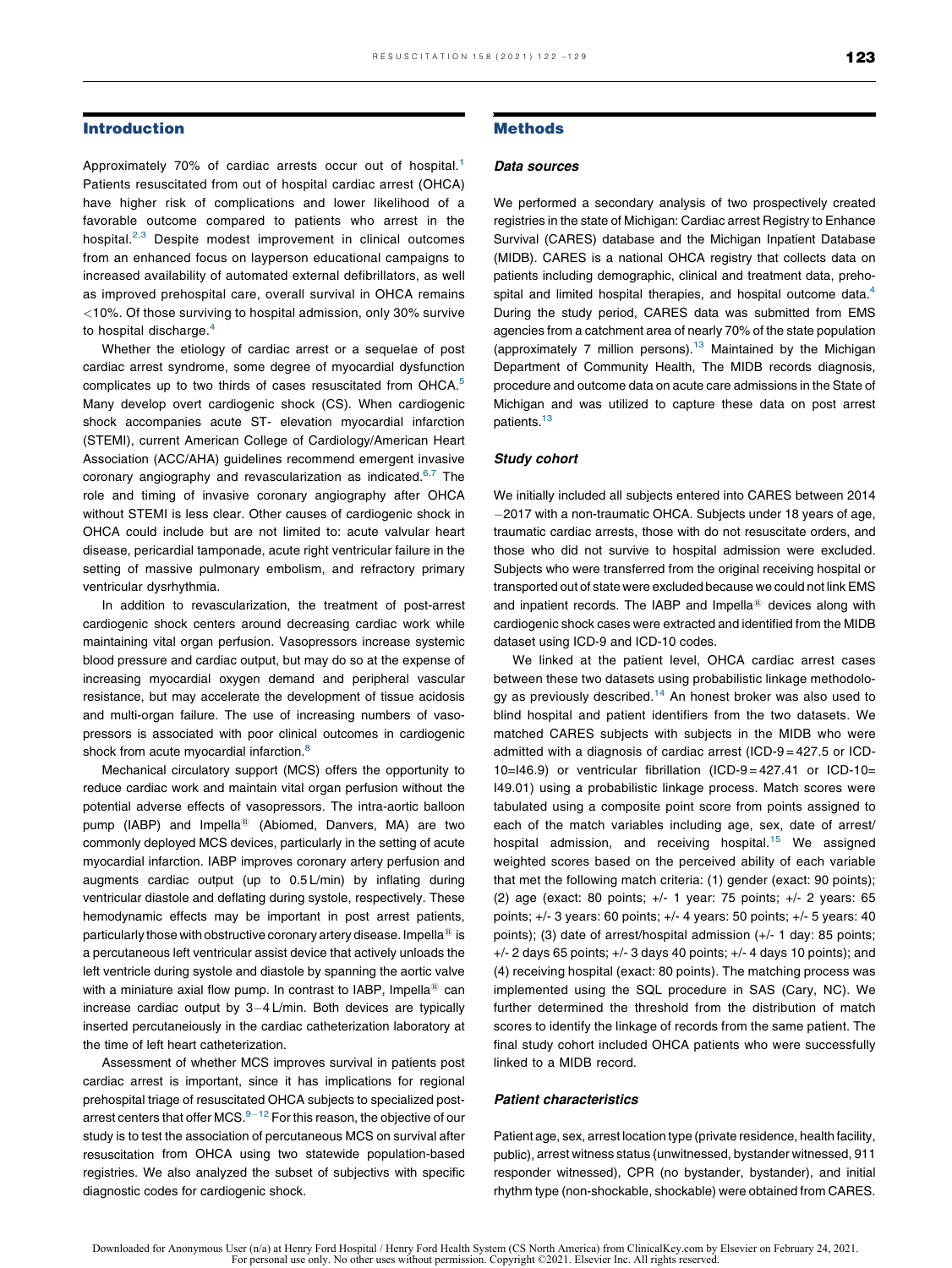The MIDB database was used to extract information on diagnosis and procedure codes.

#### Study outcomes

The primary outcome was in-hospital mortality extracted from CARES. We defined MCS use as use of either an IABP or the Impella<sup>®</sup>. The use of IABP and Impella<sup>®</sup> devices along with cardiogenic shock was identified using ICD-9 and ICD-10 procedure and diagnosis codes.

#### Statistical analyses

Descriptive analyses were used to summarize subject characteristics stratified by survival outcome with the t-test or Kruskal-Wallis test (continuous variables) and Chi-squared or Fisher's exact test (categorical data). Our data has a two-level structure with patients clustered within hospitals. To account for potential hospital variation, a multilevel logistic regression model was used to evaluate the effect of MCS association with survival to hospital discharge, adjusting for patient characteristics and the clustering of patients within hospitals. Patient characteristics were chosen based on prior demonstrated effects on survival outcome and included age, gender, arrest location type, arrest witness status, and initial rhythm type. The model was implemented using the GLIMMIX procedure in SAS. Moreover, in a subgroup analysis, we studied patients with cardiogenic shock after their initial cardiac arrest event using ICD-9 and 10 codes. We presented unadjusted and adjusted odds ratios reported for survival to hospital discharge. All tests of statistical significance were two-sided with  $p$ -value  $< 0.05$  considered to be statistically significant. Analyses were performed using SAS version 9.4 (SAS Institute, Inc., Cary, NC).

This study was approved by William Beaumont Hospital Institutional Review Board.

#### **Results**

During the study period, 5486 CARES subjects survived to hospital admission of which 4943 subjects were selected after exclusion criteria was applied. Matches for the CARES patients were taken from the 35,109 patients with an admission diagnosis of either cardiac arrest or ventricular fibrillation etiology from the MIDB database. We identified a total of 3790 (76.7%) CARES cases who were linked with MIDB records (Fig. 1). On matching-index characteristics, prior to matching, age ( $p < 0.001$ ) and gender ( $p = 0.10$ ) were different from two databases. Post-matching, age (p = 1.00) were balanced, gender and receiving hospital were fully matched, and 99% of arrest/hospital admission were within 1 day.

Of all patients 1131 (29.8%) survived to hospital discharge. Characteristics of patients on admission with and without survival to



Fig. 1 – Flow Diagram for Case Ascertainment.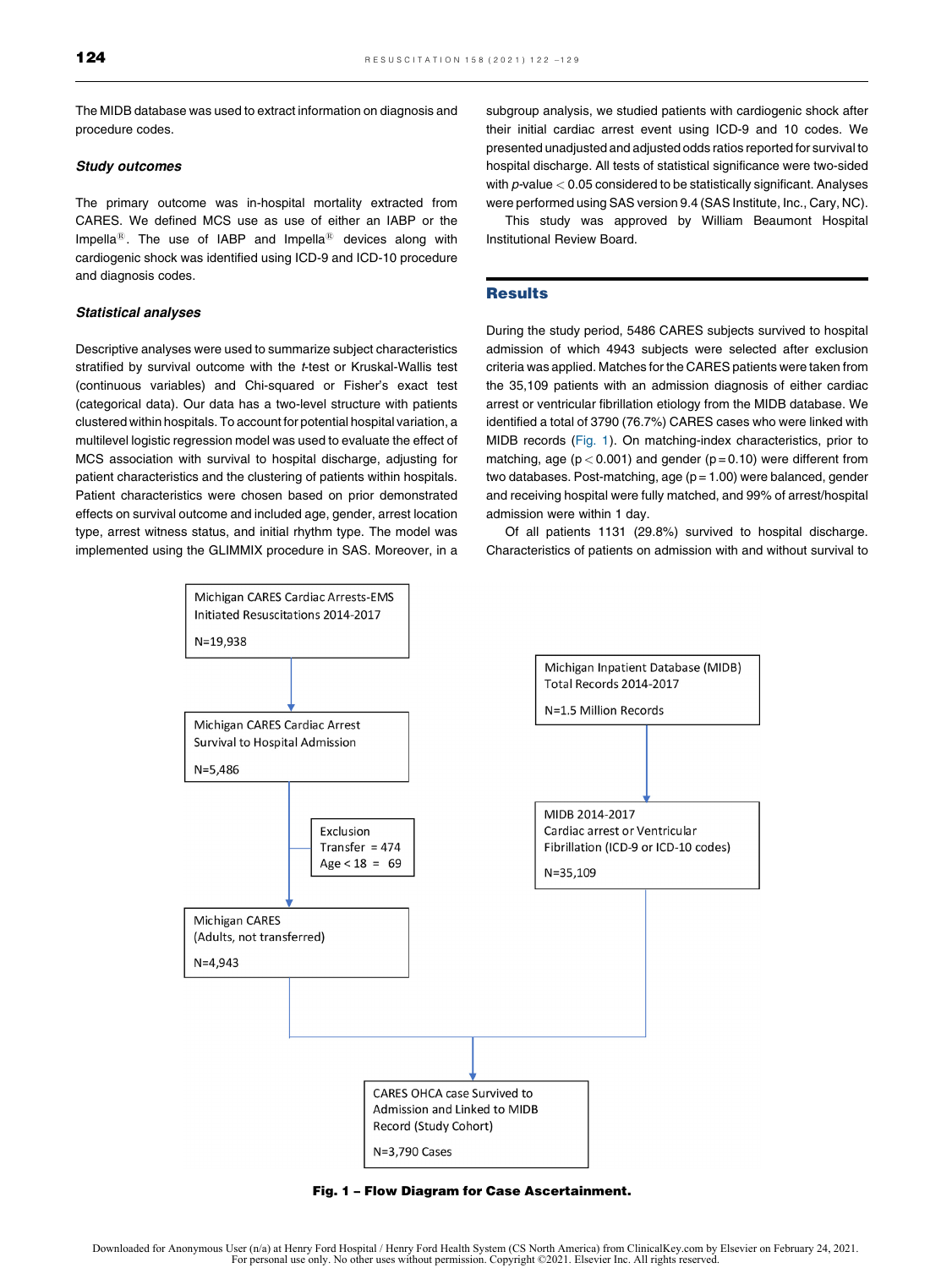discharge are shown in Table 1. Overall, patients who were younger, males, bystander or 911 responder witnessed, arrested at public locations, and received bystander CPR were more likely to have a better survival outcome (Table 1).

We next explored survival to discharge by device use across 57 hospitals. IABPs were placed in 34 hospitals and Impella<sup>®</sup>s were placed in 13 hospitals. [Table](#page-6-0) 2 shows that a small number of patients received therapy with IABP (n = 183) or an Impella<sup>®</sup> (n = 50). Hospitals infrequently (Median 5; IQR 2,9) placed MCS devices in patients, with only nine, placing either device more than twice annually. In the unadjusted analysis, use of MCS was associated with improved survival to discharge (OR = 2.07, 95%CI [1.55, 2.77]). IABP were used much more frequently and their use was associated with an improved outcome (OR = 2.16, 95%CI [1.59, 2.93]). Our findings also suggest that the likelihood of a survival outcome was increased with Impella $^{\circledR}$ use, however this association was not statistically significant ( $OR =$ 1.72, 95%CI [0.96, 3.06]) [\(Table](#page-6-0) 2).

We identified 725 patients that also experienced cardiogenic shock after their initial cardiac arrest event. For this subset of patients in cardiogenic shock, MCS and IABP use, but not Impella $^{\circledR}$  use were associated with improved survival to hospital discharge in the unadjusted analysis [\(Table](#page-6-0) 2).

Multivariable regression analyses examining the effect of MCS use on survival at discharge are displayed in [Table](#page-7-0) 3. MCS use in the entire cohort did not demonstrate a significant survival benefit with device use. (adjusted odds ratio  $[aOR]$  0.95,  $[95%$  CI: 0.69 $-1.31$ ). MCS use in the cardiogenic shock patients demonstrated a minimal, non-statistically significant survival benefit (aOR 1.14, [95% CI: 0.74, 1.77]).

#### **Discussion**

Our adjusted analysis did not demonstrate an independent effect of MCS on survival in patients resuscitated out of hospital cardiac arrest in Michigan. Prior to adjusting for prehospital variables, a higher percentage of survival to discharge was found in both IABP and Impella $<sup>18</sup>$  use compared to no device use. After adjusting for</sup> prehospital variables, however, the association between MCS use and improved outcome was no longer observed. This finding was also observed in the subset of patients in cardiogenic shock. These findings may be explained by the small sample size due to infrequent use of these devices.

Although OHCA accounts for most cardiac arrest events in the US, little data is available on the effectiveness of MCS use on this specific population. Our findings are important and unique as we have used a large population based statewide dataset, which is the largest study to date to assess MCS use in OHCA patients. We identify a need for further work regarding this therapy. Few OHCA patients received MCS in this study, and treating hospitals infrequently provide it. identifying systemic barriers to MCS.

While the majority of existing literature on MCS focuses on their use in CS associated with acute myocardial infarction, very few are focused on cases with a cardiac arrest etiology.<sup>[16](#page-8-0)</sup> A recent review of published and registered trials studying post-cardiac arrest interventions found only 65 manuscripts reporting randomized clinical trials (RCTs) on post-arrest interventions and 48 registered trials online[.17](#page-8-0) Although 79% and 71% of participants were OHCA in the RCTs and registered trials respectively, the median number of participants were low with only 90 and 100 participants respectively.<sup>[17](#page-8-0)</sup> Furthermore, more than one-third of the manuscripts and one-fifth of the registered trials centered on targeted temperature therapy and almost none were focused on MCS interventions.<sup>[17](#page-8-0)</sup>

Notably, our dataset only included patients who arrested outside the hospital, thereby adding to the existing literature, which includes multiple studies that do not distinguish between in-hospital and out of hospital cardiac arrest. Patients who arrest outside of the hospital are more likely to suffer from cardiogenic shock and have a higher mortality rate than those who initially arrested or developed subsequent shock in the hospital. $3,18$ 

A similar study that also analyzed data obtained from the MIDB during a three-year time span identified only 197 (4.5%) out of 4393 cardiac arrest cases that were assisted with devices.<sup>[1](#page-7-0)</sup> It utilized a dataset from ICD-9 codes and included patients with an admission diagnosis of cardiac arrest or ventricular fibrillation. Impella devices were also not used in this time period. This study concluded that MCS use was positively associated with survival to discharge in cardiac arrest in both a univariate and multilevel multivariable analysis.<sup>[1](#page-7-0)</sup> The findings of this study also showed that this positive association was more prominent in cardiac arrest cases that were complicated by cardiogenic shock.<sup>[1](#page-7-0)</sup> However, this study differs from ours in that it did not use the additional CARES dataset that provided data on prehospital variables and may have include in-hospital cardiac arrests; factors known to be associated with increased survival.<sup>[19](#page-8-0)</sup>

| cardiogenic shock subgroup (n = 725). |            | <b>Entire Cohort</b> |                  |        |                                        | Cardiogenic Shock Subgroup |                  |        |                                                  |  |  |  |
|---------------------------------------|------------|----------------------|------------------|--------|----------------------------------------|----------------------------|------------------|--------|--------------------------------------------------|--|--|--|
| Device Use, n (%)                     |            | Total                | Survivors, n (%) |        | Unadjusted OR <sup>a</sup><br>(95% CI) | Total                      | Survivors, n (%) |        | Unadjusted OR <sup>a</sup><br>$(95% \text{ Cl})$ |  |  |  |
| <b>IABP</b>                           | <b>Yes</b> | 183                  | 87               | (47.5) | $2.16(1.59 - 2.93)$                    | 127                        | 55               | (43.3) | $1.98(1.32 - 2.98)$                              |  |  |  |
|                                       | <b>No</b>  | 3607                 | 1044             | (28.9) |                                        | 598                        | 167              | (27.9) |                                                  |  |  |  |
| Impella                               | Yes        | 50                   | 22               | (44.0) | $1.72(0.96 - 3.06)$                    | 32                         | 11               | (34.4) | $1.17(0.54 - 2.54)$                              |  |  |  |
|                                       | <b>No</b>  | 3740                 | 1109             | (29.6) |                                        | 693                        | 211              | (30.4) |                                                  |  |  |  |
| <b>MCS</b>                            | Yes        | 205                  | 95               | (46.3) | $2.07(1.55 - 2.77)$                    | 142                        | 59               | (41.5) | $1.84(1.24 - 2.73)$                              |  |  |  |
|                                       | <b>No</b>  | 3585                 | 1036             | (28.9) |                                        | 583                        | 163              | (28.0) |                                                  |  |  |  |

Table 1 – Demographic and clinical patient characteristics on admission in the entire cohort (n =3790) and cardiogenic shock subgroup (n =725).

Abbreviations: IABP = intra-aortic balloon pump; MCS = intra-aortic balloon pump (IABP) or percutaneous left ventricular device (Impella); OR = odds ratio; CI = confidence interval.

<sup>a</sup> The unadjusted multilevel logistic regression controlling for the clustering of patients within hospitals was employed.

Downloaded for Anonymous User (n/a) at Henry Ford Hospital / Henry Ford Health System (CS North America) from ClinicalKey.com by Elsevier on February 24, 2021.<br>For personal use only. No other uses without permission. Copyr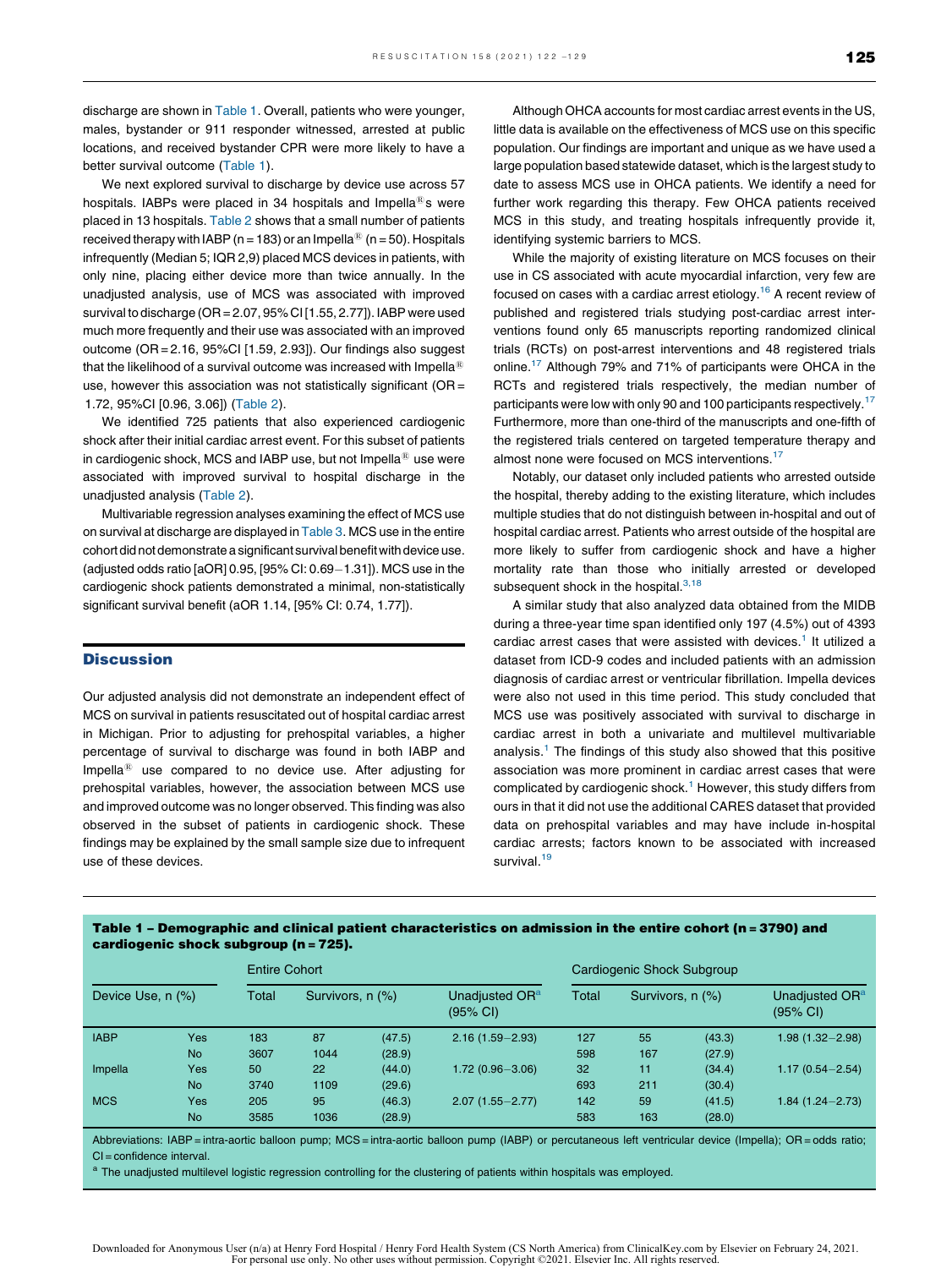|                                              | <b>Entire Cohort</b>                           |        |                                                |        |                                                |        | Cardiogenic Shock Subgroup |                                             |                              |                                               |        |                                               |        |                   |
|----------------------------------------------|------------------------------------------------|--------|------------------------------------------------|--------|------------------------------------------------|--------|----------------------------|---------------------------------------------|------------------------------|-----------------------------------------------|--------|-----------------------------------------------|--------|-------------------|
|                                              |                                                |        | <b>Survival to Discharge</b>                   |        |                                                |        |                            |                                             | <b>Survival to Discharge</b> |                                               |        |                                               |        |                   |
| Variables <sup>a</sup>                       | Total                                          |        | <b>Deaths</b>                                  |        | <b>Survivors</b>                               |        | $p$ -value                 | Total                                       |                              | <b>Deaths</b>                                 |        | <b>Survivors</b>                              |        | $p$ -value        |
| n<br>Age, years, mean $\pm$ SD, median (IQR) | 3790<br>$62.5 \pm 16.0$<br>63.0 (53.0,<br>74.0 |        | 2659<br>$63.5 \pm 16.4$<br>65.0 (54.0,<br>75.0 |        | 1131<br>60.1 $\pm$ 14.9<br>61.0 (52.0,<br>70.0 |        | < 0.001                    | 725<br>$62.7 + 15.4$<br>64.0 (54.0,<br>73.0 |                              | 503<br>$63.4 \pm 16.0$<br>65.0 (54.0,<br>75.0 |        | 222<br>$61.2 \pm 13.7$<br>62.0 (54.0,<br>69.0 |        | 0.03 <sup>b</sup> |
| Gender, n (%)                                |                                                |        |                                                |        |                                                |        |                            |                                             |                              |                                               |        |                                               |        |                   |
| Male                                         | 2248                                           | (59.3) | 1486                                           | (55.9) | 762                                            | (67.4) | < 0.001                    | 488                                         | (67.3)                       | 324                                           | (64.4) | 164                                           | (73.9) | 0.01              |
| Female                                       | 1542                                           | (40.7) | 1173                                           | (44.1) | 369                                            | (32.6) |                            | 237                                         | (32.7)                       | 179                                           | (35.6) | 58                                            | (26.1) |                   |
| Arrest Location Type, n (%)                  |                                                |        |                                                |        |                                                |        |                            |                                             |                              |                                               |        |                                               |        |                   |
| <b>Private Residence</b>                     | 2540                                           | (67.0) | 1883                                           | (70.8) | 657                                            | (58.1) | < 0.001                    | 497                                         | (68.6)                       | 365                                           | (72.6) | 132                                           | (59.5) | < 0.001           |
| Public                                       | 653                                            | (17.2) | 334                                            | (12.6) | 319                                            | (28.2) |                            | 166                                         | (22.9)                       | 92                                            | (18.3) | 74                                            | (33.3) |                   |
| <b>Health Facility</b>                       | 597                                            | (15.8) | 442                                            | (16.6) | 155                                            | (13.7) |                            | 62                                          | (8.5)                        | 46                                            | (9.1)  | 16                                            | (7.2)  |                   |
| Witness Status, n (%)                        |                                                |        |                                                |        |                                                |        |                            |                                             |                              |                                               |        |                                               |        |                   |
| Unwitnessed                                  | 1401                                           | (37.0) | 1111                                           | (41.8) | 290                                            | (25.6) | < 0.001                    | 252                                         | (34.8)                       | 192                                           | (38.2) | 60                                            | (27.0) | 0.01              |
| <b>Bystander</b>                             | 1745                                           | (46.0) | 1139                                           | (42.8) | 606                                            | (53.6) |                            | 356                                         | (49.1)                       | 235                                           | (46.7) | 121                                           | (54.5) |                   |
| 911 Responder                                | 644                                            | (17.0) | 409                                            | (15.4) | 235                                            | (20.8) |                            | 117                                         | (16.1)                       | 76                                            | (15.1) | 41                                            | (18.5) |                   |
| CPR, n (%)                                   |                                                |        |                                                |        |                                                |        |                            |                                             |                              |                                               |        |                                               |        |                   |
| No Bystander                                 | 2535                                           | (66.9) | 1828                                           | (68.8) | 707                                            | (62.5) | < 0.001                    | 477                                         | (65.8)                       | 337                                           | (67.0) | 140                                           | (63.1) | 0.30              |
| <b>Bystander</b>                             | 1255                                           | (33.1) | 831                                            | (31.3) | 424                                            | (37.5) |                            | 248                                         | (34.2)                       | 166                                           | (33.0) | 82                                            | (36.9) |                   |
| Initial Rhythm Type, n (%)                   |                                                |        |                                                |        |                                                |        |                            |                                             |                              |                                               |        |                                               |        |                   |
| Non-Shockable                                | 2626                                           | (69.3) | 2139                                           | (80.4) | 487                                            | (43.1) | < 0.001                    | 387                                         | (53.4)                       | 323                                           | (64.2) | 64                                            | (28.8) | < 0.001           |
| Shockable                                    | 1164                                           | (30.7) | 520                                            | (19.6) | 644                                            | (56.9) |                            | 338                                         | (46.6)                       | 180                                           | (35.8) | 158                                           | (71.2) |                   |

#### <span id="page-6-0"></span>Table 2 – Device use associated with survival to discharge in the entire cohort (n =3790) and cardiogenic shock subgroup (n =725).

Abbreviations:  $SD =$  standard deviation;  $IOB =$  interquartile ranges.

 $a$  For continuous variables, means  $\pm$  standard deviations and medians (interquartile ranges) were presented. For categorical variables, frequencies and percentages were presented.

**b** Significance was based on the Kruskal-Wallis test.

We showed that in Michigan, from 2014 and 2017, only a small proportion of OHCA survivors were treated with MCS, which is consistent with prior studies. $20-28$  This is despite the [hemodynamic](#page-8-0) benefits and several published series demonstrating feasibility of this strategy.<sup>16,29-31</sup> [Furthermore,](#page-8-0) Impella<sup>®</sup> was used much less frequently than IABP. Indications for these devices may also limit their use. While Impella $^{\circledR}$  provides a more robust cardiac output than IABP, unless an RV specific device is used, it does not support RV dysfunction. IABP also does not provide support of RV dysfunction. The infrequent use of these devices, may be due to the invasive nature of larger-bore catheter insertion (for Impella<sup>®</sup>, 13 or 14 French; for IABP, 8 French), and higher complication rates of Impella<sup>®</sup> compared to IABP. $21,32-35$  Patients with OHCA may be at [particularly](#page-8-0) high risk of vascular access site complications in general, and specifically with larger bore cannulation. $3,18$ 

Until recently, the mortality rate for cardiogenic shock associated with acute myocardial infarction has been a disappointing 50%, despite aggressive emergency care including primary percutaneous coronary intervention.<sup>33,34</sup> Use of MCS in [cardiogenic](#page-8-0) shock has been the subject of numerous clinical trials of various devices. The randomized IABP-SHOCK II trial demonstrated no improvement in survival in patients with acute myocardial infarction complicated by cardiogenic shock who were treated with IABP versus medical therapy. $36$  The Impella<sup>®</sup> device has demonstrated the ability to generate greater augmentation of cardiac output and cardiac power output than IABP.<sup>37</sup> However, randomized controlled trials comparing the two devices have failed to show improved survival with Impella<sup>®</sup> versus IABP.<sup>21,22</sup> More recently, the National [Cardiogenic](#page-8-0) Shock Initiative, a multi-center registry study employing an algorithm emphasizing invasive hemodynamic monitoring in patients with acute myocardial infarction and cardiogenic shock and early use of Impella demonstrated a survival benefit of 72%. This represents a considerable improvement relative to historic data. $8$  Given the inherent limitations of registry studies, randomized trials are needed to further explore this potential benefit.

#### Limitations

Despite our use of one of the largest datasets on this topic in the literature which included four years of data from a moderately large state, we were still limited by the low frequency of MCS use in our patient population. This finding is striking, given the high incidence of post-arrest myocardial dysfunction, and raises questions regarding the barriers to MCS use in this population. IABP was used more frequently than the Impella $@$  but IABP use was only used in 4.8% of cases and Impella<sup>®</sup> use was only used in 1.3% of cases. Our analysis did not capture specific reason for MCS use or lack thereof, including whether or not the patient was in cardiogenic shock (beyond ICD 9 or 10 coding), or may not have been used (i.e. patient deemed irrecoverable or having a contraindication to device placement). We also cannot exclude the impact of selection bias regarding perceived pre-arrest quality of life or potential patient outcome on device utilization. In addition, CARES and MIDB did not include data on whether MCS devices were inserted in the setting of refractory cardiac arrest (salvage cases), or whether all patients had spontaneous circulation prior to proceeding with device implant. We believe use during refractory cardiac arrest would be unusual.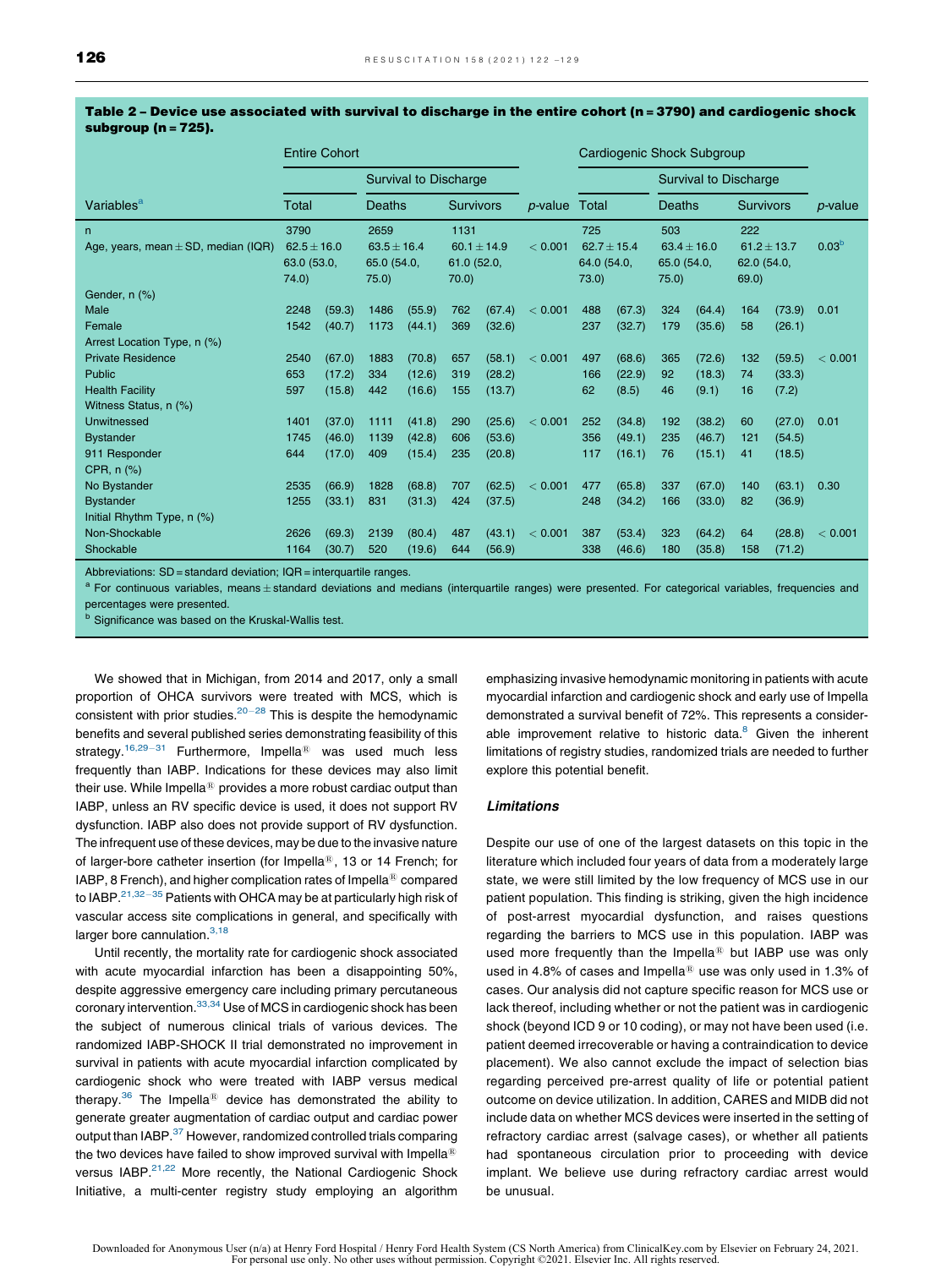|                                | Entire Cohort <sup>a</sup> |                 | Cardiogenic Shock Subgroup <sup>a</sup> |                 |  |  |
|--------------------------------|----------------------------|-----------------|-----------------------------------------|-----------------|--|--|
| Variables                      | <b>Adjusted OR</b>         | 95% CI          | <b>Adjusted OR</b>                      | 95% CI          |  |  |
| <b>MCS</b>                     |                            |                 |                                         |                 |  |  |
| <b>No</b>                      | Ref                        |                 | Ref                                     |                 |  |  |
| Yes                            | 0.95                       | $(0.69 - 1.31)$ | 1.14                                    | $(0.74 - 1.77)$ |  |  |
| Age, years                     | 0.98                       | $(0.98 - 0.99)$ | 0.99                                    | $(0.98 - 1.00)$ |  |  |
| Gender                         |                            |                 |                                         |                 |  |  |
| Male                           | Ref                        |                 | Ref                                     |                 |  |  |
| Female                         | 0.82                       | $(0.70 - 0.97)$ | 0.90                                    | $(0.60 - 1.34)$ |  |  |
| <b>Arrest Location Type</b>    |                            |                 |                                         |                 |  |  |
| <b>Private Residence</b>       | Ref                        |                 | Ref                                     |                 |  |  |
| Public                         | 1.92                       | $(1.57 - 2.34)$ | 1.81                                    | $(1.20 - 2.74)$ |  |  |
| <b>Health Facility</b>         | 1.42                       | $(1.12 - 1.80)$ | 1.68                                    | $(0.85 - 3.34)$ |  |  |
| <b>Arrest Witness Status</b>   |                            |                 |                                         |                 |  |  |
| Unwitnessed                    | Ref                        |                 | Ref                                     |                 |  |  |
| <b>Bystander</b>               | 1.56                       | $(1.30 - 1.88)$ | 1.40                                    | $(0.92 - 2.12)$ |  |  |
| 911 Responder                  | 2.66                       | $(2.11 - 3.37)$ | 2.30                                    | $(1.32 - 3.99)$ |  |  |
| <b>CPR</b>                     |                            |                 |                                         |                 |  |  |
| No Bystander                   | Ref                        |                 | Ref                                     |                 |  |  |
| <b>Bystander</b>               | 1.27                       | $(1.05 - 1.52)$ | 1.12                                    | $(0.75 - 1.68)$ |  |  |
| Initial Rhythm Type            |                            |                 |                                         |                 |  |  |
| Non-Shockable                  | Ref                        |                 | Ref                                     |                 |  |  |
| Shockable                      | 4.86                       | $(4.11 - 5.75)$ | 4.27                                    | $(2.91 - 6.27)$ |  |  |
| Adjusted $R^2$                 | 0.20                       |                 | 0.19                                    |                 |  |  |
| <b>Concordance Correlation</b> | 0.33                       |                 | 0.30                                    |                 |  |  |

<span id="page-7-0"></span>Table 3 – Multivariable multilevel models estimating the odds of survival to discharge as a function of MCS in the entire cohort (n =3790) and cardiogenic shock subgroup (n =725).

Abbreviations: MCS= intra-aortic balloon pump (IABP) or percutaneous left ventricular device (Impella); CPR = cardiopulmonary resuscitation; OR = odds ratio; CI = confidence interval; Ref = reference value.

<sup>a</sup> Multivariable multilevel analyses were controlling for the clustering of patients within hospitals. The corresponding  $R^2$  and concordance correlation coefficient were calculated to assess goodness-of-fit used in generalized linear mixed-effects models.<sup>[38](#page-9-0)</sup>

The low rate of MCS device use limited our ability to use a more meaningful outcome such as discharge with good neurologic outcome. The infrequent use of MCS could have also negatively impacted our findings as less experience with implementation of these devices could have led to increased risk of complications and poor patient outcomes. The limitation that we encountered with sparse data despite use of a large dataset reinforces the need for prospective randomized controlled trials. Further work should also assess systemic barriers to MCS placement.

Another limitation of this study is that we used databases, which are limited in their ability to parse out clinical decision making. Other limitations with using databases are that our datasets used only ICD 9 and 10 codes which suffer from the typical limits of coding of diagnostic entities and may underrepresent new procedures such as Impella $^{\circledR}$ . We would also assume that retrospective ICD coding may have misclassified some patients that were in cardiogenic shock yet not identified as such. Our study design did not allow for capture of in hospital hemodynamic and other clinical variables such as patient selection criteria for MCS use. If critically ill patients were more likely to be treated with MCS, the selection bias would have likely negatively skewed our findings. Information on time from arrest and time to MCS intervention was also not possible to obtain as time to therapy may have impacted outcomes.

#### Conclusion

Use of MCS either IABP or Impella $@$  was infrequent in this large sample of OHCA patients. After adjusting for relevant covariates, MCS use was not associated with an independent improvement in postarrest survival in either the entire cohort or the subset of patients in cardiogenic shock. This study supports the need for further research to evaluate the benefits of these devices in patients successfully resuscitated from OHCA.

#### Author credit statement

J. Tram: Conceptualization, writing-original draft, Writing, reviewing, editing R. Swor: Conceptualization, Methodology, Writing reviewing editing; Funding acquisition; D. Berger, Funding acquisition; N. Chen, methodology, statistical analysis; A. Pressman, D. Berger, R. Welch, J. Reynolds, I. Hanson, J. Miller, J. Pribble. Writing- reviewing and editing.

#### Conflict of interest statement

The authors attest that they have no financial or other conflicts of interest with this work.

R E F E R E N C E S

1. Pressman A, Sawyer KN, Devlin W, Swor R. [Association](http://refhub.elsevier.com/S0300-9572(20)30578-5/sbref0005) between percutaneous [hemodynamic](http://refhub.elsevier.com/S0300-9572(20)30578-5/sbref0005) support device and survival from cardiac arrest in the state of Michigan. Am J Emerg Med [2018;36:834](http://refhub.elsevier.com/S0300-9572(20)30578-5/sbref0005)-7, doi: [http://dx.doi.org/10.1016/j.ajem.2017.10.036.](http://dx.doi.org/10.1016/j.ajem.2017.10.036)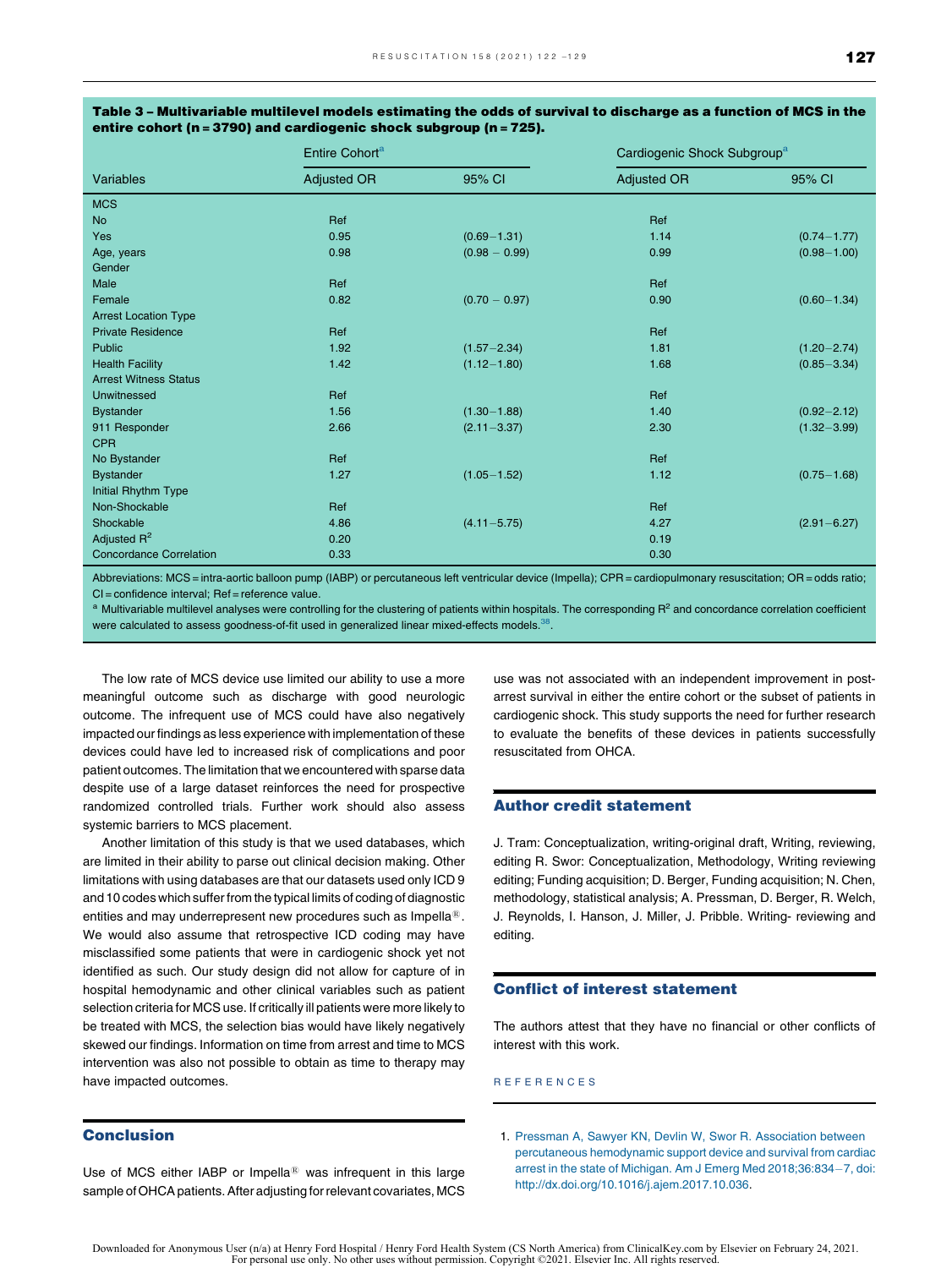- <span id="page-8-0"></span>2. Tyler J, Henry J, [Garberich](http://refhub.elsevier.com/S0300-9572(20)30578-5/sbref0010) R, et al. The Impact of cardiac arrest and cardiogenic shock on Outcomes in ST-Elevation Myocardial Infarction. J Am Coll Cardiol 2019;73:167, [doi:http://dx.doi.org/10.1016/s0735-](http://refhub.elsevier.com/S0300-9572(20)30578-5/sbref0010) [1097\(19\)30775-2](http://dx.doi.org/10.1016/s0735-1097(19)30775-2).
- 3. Ostenfeld S, Lindholm MG, [Kjaergaard](http://refhub.elsevier.com/S0300-9572(20)30578-5/sbref0015) J, et al. Prognostic implication of [out-of-hospital](http://refhub.elsevier.com/S0300-9572(20)30578-5/sbref0015) cardiac arrest in patients with cardiogenic shock and acute myocardial infarction. [Resuscitation](http://refhub.elsevier.com/S0300-9572(20)30578-5/sbref0015) 2015;87:57-62, doi:http:// [dx.doi.org/10.1016/j.resuscitation.2014.11.010](http://dx.doi.org/10.1016/j.resuscitation.2014.11.010).
- 4. McNally B, Robb R, Mehta M, et al. [Out-of-hospital](http://refhub.elsevier.com/S0300-9572(20)30578-5/sbref0020) cardiac arrest [surveillance](http://refhub.elsevier.com/S0300-9572(20)30578-5/sbref0020) - cardiac arrest registry to enhance survival (CARES), United States, october 1, [2005-December](http://refhub.elsevier.com/S0300-9572(20)30578-5/sbref0020) 31, 2010. Morb Mortal Wkly Rep.  $2011:60:1-19$ .
- 5. Jentzer Jacob C, Meshe D, Chonde CD. Myocardial [Dysfunction](http://refhub.elsevier.com/S0300-9572(20)30578-5/sbref0025) and Shock after Cardiac Arrest. - [PubMed](http://refhub.elsevier.com/S0300-9572(20)30578-5/sbref0025) - NCBI. Biomed Res Int 2015, [doi:http://dx.doi.org/10.1155/2015/314796](http://refhub.elsevier.com/S0300-9572(20)30578-5/sbref0025).
- 6. McCarthy JJ, Carr B, Sasson C, et al. [Out-of-Hospital](http://refhub.elsevier.com/S0300-9572(20)30578-5/sbref0030) Cardiac Arrest [Resuscitation](http://refhub.elsevier.com/S0300-9572(20)30578-5/sbref0030) Systems of Care: A Scientific Statement From the American Heart Association. Circulation [2018;137:e645](http://refhub.elsevier.com/S0300-9572(20)30578-5/sbref0030)-60, doi: [http://dx.doi.org/10.1161/CIR.0000000000000557.](http://dx.doi.org/10.1161/CIR.0000000000000557)
- 7. Yannopoulos D, Bartos JA, Aufderheide TP, et al. The Evolving Role of the Cardiac [Catheterization](http://refhub.elsevier.com/S0300-9572(20)30578-5/sbref0035) Laboratory in the Management of Patients With [Out-of-Hospital](http://refhub.elsevier.com/S0300-9572(20)30578-5/sbref0035) Cardiac Arrest Circulation. Circulation 2019;139:530-52, [doi:http://dx.doi.org/10.1161/](http://refhub.elsevier.com/S0300-9572(20)30578-5/sbref0035) [CIR.0000000000000630](http://dx.doi.org/10.1161/CIR.0000000000000630).
- 8. Basir MB, Kapur NK, Patel K, et al. Improved Outcomes [Associated](http://refhub.elsevier.com/S0300-9572(20)30578-5/sbref0040) with the use of Shock [Protocols:](http://refhub.elsevier.com/S0300-9572(20)30578-5/sbref0040) Updates from the National [Cardiogenic](http://refhub.elsevier.com/S0300-9572(20)30578-5/sbref0040) Shock Initiative. Catheter Cardiovasc Interv 201993:, doi: <http://dx.doi.org/10.1002/ccd.28307> ccd.28307.
- 9. Pareek N, Kordis P, Webb I, Noc M, [MacCarthy](http://refhub.elsevier.com/S0300-9572(20)30578-5/sbref0045) P, Byrne J. Contemporary Management of [Out-of-hospital](http://refhub.elsevier.com/S0300-9572(20)30578-5/sbref0045) Cardiac Arrest in the Cardiac [Catheterisation](http://refhub.elsevier.com/S0300-9572(20)30578-5/sbref0045) Laboratory: Current Status and Future Directions. Interv Cardiol Rev 2019;14:113-23, [doi:http://dx.doi.org/](http://refhub.elsevier.com/S0300-9572(20)30578-5/sbref0045) [10.15420/icr.2019.3.2](http://dx.doi.org/10.15420/icr.2019.3.2).
- 10. Rab T, [Ratanapo](http://refhub.elsevier.com/S0300-9572(20)30578-5/sbref0050) S, Kern KB, et al. Cardiac Shock Care Centers: JACC Review Topic of the Week. J Am Coll Cardiol [2018;72:1972](http://refhub.elsevier.com/S0300-9572(20)30578-5/sbref0050)-80, [doi:http://dx.doi.org/10.1016/j.jacc.2018.07.074](http://refhub.elsevier.com/S0300-9572(20)30578-5/sbref0050).
- 11. Yeung J, [Matsuyama](http://refhub.elsevier.com/S0300-9572(20)30578-5/sbref0055) T, Bray J, Reynolds J, Skrifvars MB. Does care at a cardiac arrest centre improve outcome after [out-of-hospital](http://refhub.elsevier.com/S0300-9572(20)30578-5/sbref0055) cardiac arrest? — A systematic review. Resuscitation [2019;137:102](http://refhub.elsevier.com/S0300-9572(20)30578-5/sbref0055)-15, doi: [http://dx.doi.org/10.1016/j.resuscitation.2019.02.006.](http://dx.doi.org/10.1016/j.resuscitation.2019.02.006)
- 12. Yeung J., Bray J., Reynolds J., [Matsuyama](http://refhub.elsevier.com/S0300-9572(20)30578-5/oref0060) T., Skrifvars M., Lang E., Singletary E., Lockey A., [Pellegrino](http://refhub.elsevier.com/S0300-9572(20)30578-5/oref0060) J., Gilfoyle E., Duff J., Hsieh M, Monsieurs K, [Breckwoldt](http://refhub.elsevier.com/S0300-9572(20)30578-5/oref0060) J, Iwami T, Bigham B, Okamoto D, Ma M, Ong M, Bhanji F, GR on behalf of the AHA and ERC. [Cardiac](http://refhub.elsevier.com/S0300-9572(20)30578-5/oref0060) Arrest Centers versus [Non-Cardiac](http://refhub.elsevier.com/S0300-9572(20)30578-5/oref0060) Arrest Centers - Adults (ALS & EIT): Systematic Review. [https://costr.ilcor.org/document/cardiac-arrest](http://refhub.elsevier.com/S0300-9572(20)30578-5/oref0060)[centers-versus-non-cardiac-arrest-centers-adults.](http://refhub.elsevier.com/S0300-9572(20)30578-5/oref0060) Accessed April 13, [2020.](http://refhub.elsevier.com/S0300-9572(20)30578-5/oref0060)
- 13. Michigan Health and Hospital Association Data Services. [https://www.](http://refhub.elsevier.com/S0300-9572(20)30578-5/oref0065) [mha.org/Business-Services/Data-Services.](http://refhub.elsevier.com/S0300-9572(20)30578-5/oref0065) Accessed April 13, 2020.
- 14. Swor R, Qu L, Putman K, et al. Challenges of Using [Probabilistic](http://refhub.elsevier.com/S0300-9572(20)30578-5/sbref0070) Linkage Methodology to Characterize [Post-Cardiac](http://refhub.elsevier.com/S0300-9572(20)30578-5/sbref0070) Arrest Care in Michigan. Prehospital Emerg Care 2018;22:208-13, [doi:http://dx.doi.](http://refhub.elsevier.com/S0300-9572(20)30578-5/sbref0070) [org/10.1080/10903127.2017.1362086.](http://dx.doi.org/10.1080/10903127.2017.1362086)
- 15. WESTERN USERS OF SAS SOFTWARE. [https://www.wuss.org/](http://refhub.elsevier.com/S0300-9572(20)30578-5/oref0075) [proceedings11/Papers\\_Wright\\_G\\_76128.pdf.](http://refhub.elsevier.com/S0300-9572(20)30578-5/oref0075) Accessed August 10, [2015.](http://refhub.elsevier.com/S0300-9572(20)30578-5/oref0075)
- 16. Glazier JJ, Kaki A. Improving Survival in [Cardiogenic](http://refhub.elsevier.com/S0300-9572(20)30578-5/sbref0080) Shock: Is Impella the Answer? Am J Med 2018;131:e403-4, [doi:http://dx.doi.org/](http://refhub.elsevier.com/S0300-9572(20)30578-5/sbref0080) [10.1016/j.amjmed.2018.04.045.](http://dx.doi.org/10.1016/j.amjmed.2018.04.045)
- 17. Andersen LW, Lind PC, Vammen L, Høybye M, [Holmberg](http://refhub.elsevier.com/S0300-9572(20)30578-5/sbref0085) MJ, Granfeldt A. Adult post-cardiac arrest [interventions:](http://refhub.elsevier.com/S0300-9572(20)30578-5/sbref0085) An overview of randomized clinical trials. [Resuscitation](http://refhub.elsevier.com/S0300-9572(20)30578-5/sbref0085) 2020;147:1-11, doi:http://dx. [doi.org/10.1016/j.resuscitation.2019.12.003](http://dx.doi.org/10.1016/j.resuscitation.2019.12.003).
- 18. Neale, Todd. Cardiogenic Shock Remains a Deadly [Complication](http://refhub.elsevier.com/S0300-9572(20)30578-5/oref0090) of Acute MI No Matter When It Develops | tctmd.com. [https://www.tctmd.](http://refhub.elsevier.com/S0300-9572(20)30578-5/oref0090) [com/news/cardiogenic-shock-remains-deadly-complication-acute](http://refhub.elsevier.com/S0300-9572(20)30578-5/oref0090)[mi-no-matter-when-it-develops.](http://refhub.elsevier.com/S0300-9572(20)30578-5/oref0090) Published 2017. Accessed April 12, [2020.](http://refhub.elsevier.com/S0300-9572(20)30578-5/oref0090)
- 19. Sasson C, Rogers MAM, Dahl J, [Kellermann](http://refhub.elsevier.com/S0300-9572(20)30578-5/sbref0095) AL. Predictors of survival from [out-of-hospital](http://refhub.elsevier.com/S0300-9572(20)30578-5/sbref0095) cardiac arrest a systematic review and meta-analysis. Circ [Cardiovasc](http://refhub.elsevier.com/S0300-9572(20)30578-5/sbref0095) Qual Outcomes 2010;3:63-81, doi:http:// [dx.doi.org/10.1161/CIRCOUTCOMES.109.889576.](http://dx.doi.org/10.1161/CIRCOUTCOMES.109.889576)
- 20. Ouweneel DM, de [Brabander](http://refhub.elsevier.com/S0300-9572(20)30578-5/sbref0100) J, Karami M, et al. Real-life use of left ventricular circulatory support with Impella in [cardiogenic](http://refhub.elsevier.com/S0300-9572(20)30578-5/sbref0100) shock after acute myocardial infarction: 12 years AMC [experience.](http://refhub.elsevier.com/S0300-9572(20)30578-5/sbref0100) Eur Hear J Acute Cardiovasc Care 2019;8:338-49, [doi:http://dx.doi.org/10.1177/](http://refhub.elsevier.com/S0300-9572(20)30578-5/sbref0100) [2048872618805486](http://dx.doi.org/10.1177/2048872618805486).
- 21. Wernly B, Seelmaier C, Leistner D, et al. [Mechanical](http://refhub.elsevier.com/S0300-9572(20)30578-5/sbref0105) circulatory support with Impella versus [intra-aortic](http://refhub.elsevier.com/S0300-9572(20)30578-5/sbref0105) balloon pump or medical treatment in [cardiogenic](http://refhub.elsevier.com/S0300-9572(20)30578-5/sbref0105) shock—a critical appraisal of current data. Clin Res Cardiol 2019, [doi:http://dx.doi.org/10.1007/s00392-019-](http://refhub.elsevier.com/S0300-9572(20)30578-5/sbref0105) [01458-2](http://dx.doi.org/10.1007/s00392-019-01458-2).
- 22. Ouweneel DM, Eriksen E, Sjauw KD, et al. [Percutaneous](http://refhub.elsevier.com/S0300-9572(20)30578-5/sbref0110) Mechanical Circulatory Support Versus Intra-Aortic Balloon Pump in [Cardiogenic](http://refhub.elsevier.com/S0300-9572(20)30578-5/sbref0110) Shock After Acute [Myocardial](http://refhub.elsevier.com/S0300-9572(20)30578-5/sbref0110) Infarction. J Am Coll Cardiol 2017;69:278-87, [doi:http://dx.doi.org/10.1016/j.jacc.2016.10.022.](http://refhub.elsevier.com/S0300-9572(20)30578-5/sbref0110)
- 23. Basir MB, [Schreiber](http://refhub.elsevier.com/S0300-9572(20)30578-5/sbref0115) TL, Grines CL, et al. Effect of Early Initiation of Mechanical Circulatory Support on Survival in [Cardiogenic](http://refhub.elsevier.com/S0300-9572(20)30578-5/sbref0115) Shock. Am J Cardiol 2017:119:845-51, [doi:http://dx.doi.org/10.1016/j.](http://refhub.elsevier.com/S0300-9572(20)30578-5/sbref0115) [amjcard.2016.11.037](http://dx.doi.org/10.1016/j.amjcard.2016.11.037).
- 24. Jensen PB, Kann SH, Veien KT, et al. [Single-centre](http://refhub.elsevier.com/S0300-9572(20)30578-5/sbref0120) experience with the Impella CP, 5.0 and RP in 109 [consecutive](http://refhub.elsevier.com/S0300-9572(20)30578-5/sbref0120) patients with profound cardiogenic shock. Eur Hear journal Acute Cardiovasc care 2018;7:53 61, [doi:http://dx.doi.org/10.1177/2048872617743194](http://refhub.elsevier.com/S0300-9572(20)30578-5/sbref0120).
- 25. Flaherty MP, Khan AR, O'Neill WW. Early [Initiation](http://refhub.elsevier.com/S0300-9572(20)30578-5/sbref0125) of Impella in Acute Myocardial Infarction [Complicated](http://refhub.elsevier.com/S0300-9572(20)30578-5/sbref0125) by Cardiogenic Shock Improves Survival: A [Meta-Analysis.](http://refhub.elsevier.com/S0300-9572(20)30578-5/sbref0125) JACC Cardiovasc Interv 2017;10:1805-6, [doi:http://dx.doi.org/10.1016/j.jcin.2017.06.027](http://refhub.elsevier.com/S0300-9572(20)30578-5/sbref0125).
- 26. Bloom HL, [Shukrullah](http://refhub.elsevier.com/S0300-9572(20)30578-5/sbref0130) I, Cuellar JR, et al. Long-term survival after successful inhospital cardiac arrest [resuscitation.](http://refhub.elsevier.com/S0300-9572(20)30578-5/sbref0130) Am Heart J 2007;153:831-6, [doi:http://dx.doi.org/10.1016/j.ahj.2007.](http://refhub.elsevier.com/S0300-9572(20)30578-5/sbref0130) [02.011.](http://dx.doi.org/10.1016/j.ahj.2007.02.011)
- 27. Schroeter MR, Köhler H, Wachter A, [Bleckmann](http://refhub.elsevier.com/S0300-9572(20)30578-5/sbref0135) A, Hasenfuß G, [Schillinger](http://refhub.elsevier.com/S0300-9572(20)30578-5/sbref0135) W. Use of the impella device for acute coronary syndrome complicated by [Cardiogenic](http://refhub.elsevier.com/S0300-9572(20)30578-5/sbref0135) shock - experience from a single heart center with analysis of [long-term](http://refhub.elsevier.com/S0300-9572(20)30578-5/sbref0135) mortality. J Invasive Cardiol [2016;28:467](http://refhub.elsevier.com/S0300-9572(20)30578-5/sbref0135)-72.
- 28. Basir MB, Schreiber T, Dixon S, et al. Feasibility of early [mechanical](http://refhub.elsevier.com/S0300-9572(20)30578-5/sbref0140) circulatory support in acute myocardial infarction [complicated](http://refhub.elsevier.com/S0300-9572(20)30578-5/sbref0140) by cardiogenic shock: The Detroit [cardiogenic](http://refhub.elsevier.com/S0300-9572(20)30578-5/sbref0140) shock initiative. Catheter Cardiovasc Interv 2018;91:454-61, [doi:http://dx.doi.org/10.1002/](http://refhub.elsevier.com/S0300-9572(20)30578-5/sbref0140) [ccd.27427](http://dx.doi.org/10.1002/ccd.27427).
- 29. [Yannopoulos](http://refhub.elsevier.com/S0300-9572(20)30578-5/sbref0145) D, Bartos JA, Raveendran G, et al. Coronary Artery Disease in Patients With [Out-of-Hospital](http://refhub.elsevier.com/S0300-9572(20)30578-5/sbref0145) Refractory Ventricular Fibrillation Cardiac Arrest. J Am Coll Cardiol [2017;70:1109](http://refhub.elsevier.com/S0300-9572(20)30578-5/sbref0145)-17, doi: <http://dx.doi.org/10.1016/j.jacc.2017.06.059>.
- 30. Vase H, Christensen S, Christiansen A, et al. The Impella CP device for acute [mechanical](http://refhub.elsevier.com/S0300-9572(20)30578-5/sbref0150) circulatory support in refractory cardiac arrest. Resuscitation 2017;112:70-4, [doi:http://dx.doi.org/10.1016/j.](http://refhub.elsevier.com/S0300-9572(20)30578-5/sbref0150) [resuscitation.2016.10.003](http://dx.doi.org/10.1016/j.resuscitation.2016.10.003).
- 31. Lemaire A, [Anderson](http://refhub.elsevier.com/S0300-9572(20)30578-5/sbref0155) MB, Lee LY, et al. The impella device for acute mechanical circulatory support in patients in [cardiogenic](http://refhub.elsevier.com/S0300-9572(20)30578-5/sbref0155) shock. Ann Thorac Surg 2014;97:133-8, [doi:http://dx.doi.org/10.1016/j.](http://refhub.elsevier.com/S0300-9572(20)30578-5/sbref0155) [athoracsur.2013.07.053.](http://dx.doi.org/10.1016/j.athoracsur.2013.07.053)
- 32. Romeo F. [Percutaneous](http://refhub.elsevier.com/S0300-9572(20)30578-5/sbref0160) assist devices in acute myocardial infarction with cardiogenic shock: Review, [meta-analysis.](http://refhub.elsevier.com/S0300-9572(20)30578-5/sbref0160) World J Cardiol 2016;8:98, [doi:http://dx.doi.org/10.4330/wjc.v8.i1.98](http://refhub.elsevier.com/S0300-9572(20)30578-5/sbref0160).
- 33. [Hyeon-Cheol](http://refhub.elsevier.com/S0300-9572(20)30578-5/oref0165) Gwon. The Current Status and Clinical Outcomes of Patients With [CardiogenicShock](http://refhub.elsevier.com/S0300-9572(20)30578-5/oref0165) II- Full Text View - ClinicalTrials.gov. [https://clinicaltrials.gov/ct2/show/NCT04143893?](http://refhub.elsevier.com/S0300-9572(20)30578-5/oref0165) [id=NCT04143893&draw=2&rank=1&load=cart#contacts.](http://refhub.elsevier.com/S0300-9572(20)30578-5/oref0165) Published October 29, 2019. [Accessed](http://refhub.elsevier.com/S0300-9572(20)30578-5/oref0165) March 14, 2020.
- 34. Vahdatpour C, Collins D. Goldberg S. [Cardiogenic](http://refhub.elsevier.com/S0300-9572(20)30578-5/sbref0170) Shock. J Am Heart Assoc 20198:, [doi:http://dx.doi.org/10.1161/JAHA.119.011991.](http://refhub.elsevier.com/S0300-9572(20)30578-5/sbref0170)
- 35. Kosaraju A, Pendela VS, Hai O. Cardiogenic Shock. StatPearls Publishing; 2020. . Accessed April 13, 2020 [http://www.ncbi.nlm.nih.](http://www.ncbi.nlm.nih.gov/pubmed/29489148) [gov/pubmed/29489148](http://www.ncbi.nlm.nih.gov/pubmed/29489148).